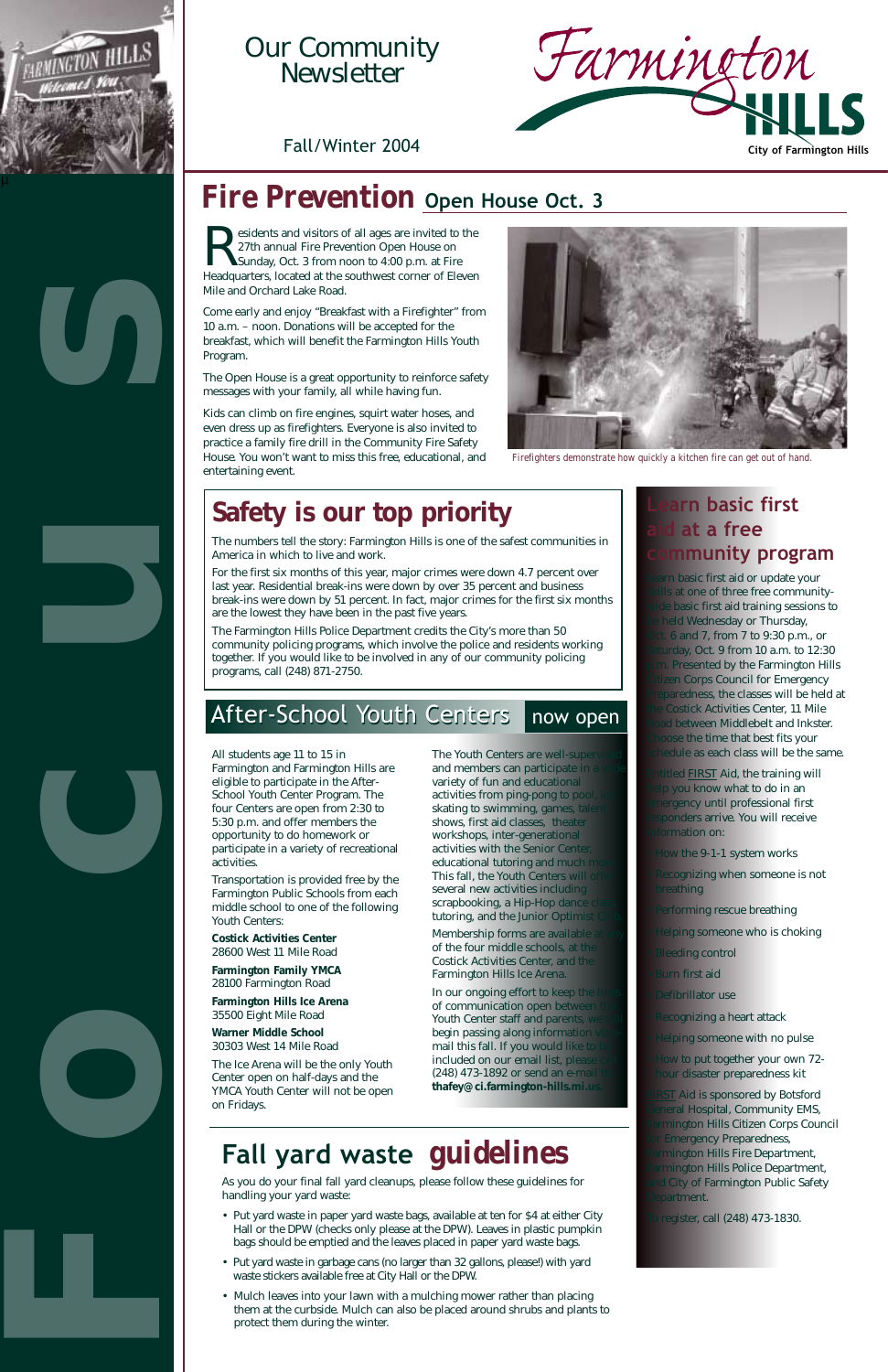# **Focus**

There are two remaining Household Hazardous Waste Drop-off Days in 2004. Sponsored by RRRASOC, the Resource Recovery and Recycling Authority of Southwest Oakland County, the events are scheduled as follows:

Saturday, September 18 Novi City Hall 45175 W. 10 Mile Road (between Novi and Taft Roads) 9 a.m. to 2 p.m. Saturday, October 9 RRRASOC – Southfield Recycling Center 20000 W. 8 Mile Road (just east of Evergreen) 9 a.m. to 2 p.m. Items such as used computer equipment, oil-based paints (NO latex paints, these can be dried and put out with the regular trash), household and automotive batteries, motor oil, pesticides, herbicides, cleaners, and other household chemicals may be dropped off.

# COMMUNITY | NEWS & NOTES

Each year on July 1, the Detroit<br>Water & Sewerage Department<br>updates their rates for the 125<br>communities that use their water Water & Sewerage Department updates their rates for the 125 communities that use their water and sewer service, including Farmington Hills.

> Residents of Farmington Hills, Farmington, Southfield, Novi, Wixom, Walled Lake, South Lyon, and Lyon Township are all eligible to participate and must show proof of residency at the drop-off site. For more info, call RRRASOC at (248) 208-2270.

Residents are billed four times each year for the actual amount of water used which is measured in lots of 1,000 cubic feet of water. As of July 1, water rates will increase 66 cents from \$18.73 to \$19.39 per 1,000 cubic feet of water with a minimum bill of \$31.02 per quarter. Sewer rates will increase 39 cents from \$17.36 to \$17.75 per 1,000 cubic feet of water with a minimum bill of \$28.40 per quarter. Minimum bills are necessary to share in the cost of operating and maintaining the water and sewer systems. Residents without City water will pay a flat rate for sewer of \$88.75 per quarter.

Similar to last year, this year's rate change will help fund major improvements in Detroit's centuryold water system which is one of the largest in the world. The improvements are designed to provide residents with safer drinking water and cleaner rivers. Detroit will also replace and update equipment at its waste water treatment facility and build retention basins to prevent the discharge of raw sewage into the Detroit and Rouge Rivers.

#### **Dual meters**

Some residents may want to consider the City's Dual Meter Program. This program allows a property owner to have a second water meter installed to measure water that is directed exclusively to an outside connection such as a sprinkler system or swimming pool that will not enter a sanitary sewer.

If you install a dual meter, the sewage rate will be billed only on the amount of water that enters the sewer system from your home. Sewage fees would not be charged on the water that flows through the second meter for outside use.

Installing a second meter will cost about \$705. This includes \$405 for the meter and permit charges and approximately \$300 for plumbing

costs which will vary depending on the complexity of the changes required at your home.

If you would like a worksheet to evaluate whether a second meter would be cost effective for you, please call the Department of Public Services at (248) 871-2530 or visit our website at **www.ci.farmingtonhills.mi.us** and click on Government, then Public Services.

Questions regarding other water and sewer issues can be directed to the Operation & Maintenance Division of the Oakland County Drain Commissioners Office at (248) 858- 1110 or the City's Department of Public Services at (248) 871-2530.

# Water & sewer

# rates change  $\qquad \qquad \mid \textit{your Creek" } \mid \text{ Heritage Home Tour}$ *"Caring for* **workshop set for Sept. 28**

Experience 180 years of Farmington history when the Farmington Historical Society presents "A Heritage Home Tour" Saturday and Sunday, Sept. 18 and 19 from 1 to 5 p.m. In cooperation with the Farmington and Farmington Hills Historical Commissions, the tour will include an 1837 Greek Revival home and a 1960 William Kessler home, along with six other buildings. Advanced tickets are \$10 and are available at Farmington and Farmington Hills City Halls, Metrobank, the Costick Center, Books Abound in Farmington, and the Warner Mansion. On the day of the event, tickets are \$12 and available only at the Warner Mansion. For information, call (248) 476-0113 or (248) 626-8264.

#### **More items can now be recycled**

As of Sept. 1, residents can place office paper, residential mail, window envelopes, computer paper, loose leaf paper, manila folders, and paperback books in their recycling bins. Put these items in a brown paper bag or place them loosely in your recycling bin. To learn more about how the materials you put in your curside bin are recycled, come to the Recycling Open House on Saturday, Oct. 2 from 1-5 p.m. at the Materials Recovery Facility at 8 Mile and Evergreen in Southfield. For more information, call (248) 208-2270.

#### **Help Youth Centers at McDonald's**

On Tuesday, Sept. 21 from 4 to 8 p.m., area McDonald's restaurants will donate a portion of all sales to the Youth Center Program for local middle school students. Participating locations are Grand River and Middlebelt, Orchard Lake Road and 10 Mile, and Orchard Lake Road and 14 Mile. Bring the whole family and enjoy dinner, as well as games and activities.

#### **Hills hosts Haunted Hike**

Join us for a spine-chilling self-guided Halloween walk through the haunted hills and woodlands of Heritage Park Oct. 21-23 from 7:30 to 9:30 p.m. The Haunted Hike is not recommended for children under 7. Cost is \$5 and tickets can be purchased at Heritage Park the evening of the event. If scaring others is more to your liking, we need groups to create and host scary stations. Call (248) 473-1802 for more information.



#### **"Fall back" and change your batteries**

The Farmington Hills Fire Department reminds you to change the batteries in your smoke detectors when you turn your clocks back one hour on October 31. A working smoke detector more than doubles a person's chances of surviving a home fire. More than 90 percent of homes in the United States have smoke detectors, but one-third are estimated to have worn-out or missing batteries.

#### **12th annual Holiday Lights ceremony**

Come and enjoy the fun and festivities at the 12th annual Holiday Lights ceremony on Tuesday, Nov. 23 from 6:30 to 8 p.m. at City Hall (corner of 11 Mile and Orchard Lake Rd.). The trees at City Hall will be illuminated and a 20-foot candle, representing Farmington Hills' commitment to peace and unity, will also be set aglow. Santa will be on hand and refreshments will be served at the fire station after the ceremony.

#### **Recycle your Christmas tree**

Christmas trees can be dropped off for recycling at Glen Oaks Golf Course from Dec. 26 through Jan. 8 from 9 a.m. until 4 p.m. at the east end of the clubhouse parking lot located at 30500 W. 13 Mile, just east of Orchard Lake Road. Trees must be free of all decorations, including lights and tinsel. For more information, call (248) 858- 0906 or visit the Oakland County Parks website at www.co.oakland.mi.us . Trees can also be placed at curbside; however, they will not be recycled, but will be collected by a garbage truck and go in with the regular trash.

#### **Housing discrimination notice**

Housing discrimination is prohibited by law. If you have a housing discrimination complaint, contact the Michigan Civil Rights Commission at (313) 456-3700.

The City of Farmington Hills and the Wayne County Department of Environment will present, *Caring for Your Creek: A Homeowner's Guide to Proper Waterside Management Workshop,* on Tuesday, Sept. 28, 2004 at 7 p.m. The workshop will be held at the Farmington Hills branch of the Farmington Community Library, 32737 W. 12 Mile.

Homeowners will be able to get answers to the following questions and more:

- How can you protect your property from being eroded away by a stream, lake or river?
- How can you create a natural buffer to protect your property from erosion?
- How can you tell how much fertilizer to put on your lawn?
- What is the "best" type of fertilizer for your yard?
- Is there an alternative to regular weed control treatments?
- Are there better ways to keep valuable topsoil on your property from washing away?
- Why are 'native' plants better than other plants?

To reserve a seat and receive an information folder, call (734) 326–3936.

## *Fall Household Hazardous Waste* **Drop-off Days**

# Holiday card *recycling*

Residents of Farmington and Farmington Hills can recycle their holiday greeting cards from Monday, Dec. 27 through Tuesday, Jan. 25 at six different locations:

- both the Farmington and Farmington Hills City Halls;
- both branches of the Farmington Community Library;
- Costick Activities Center on 11 Mile between Inkster and Middlebelt; and
- Farmington Hills Division of Public Works on Halsted Road, south of 12 Mile.

The Resource Recovery and Recycling Authority of Southwest Oakland County (RRRASOC) coordinates the annual program and delivers the collected cards to the Keith Bovenschen School in Warren, Michigan. Cards are then recycled into new greeting cards, gift tags, or bookmarks and sold to raise funds for the school for the developmentally disabled.

All types of greeting cards can be dropped off, so toss in your old birthday and anniversary cards, too! Please drop off the whole card (not just the front) for recycling.

Questions? Contact the Division of Public Works at (248) 871-2850.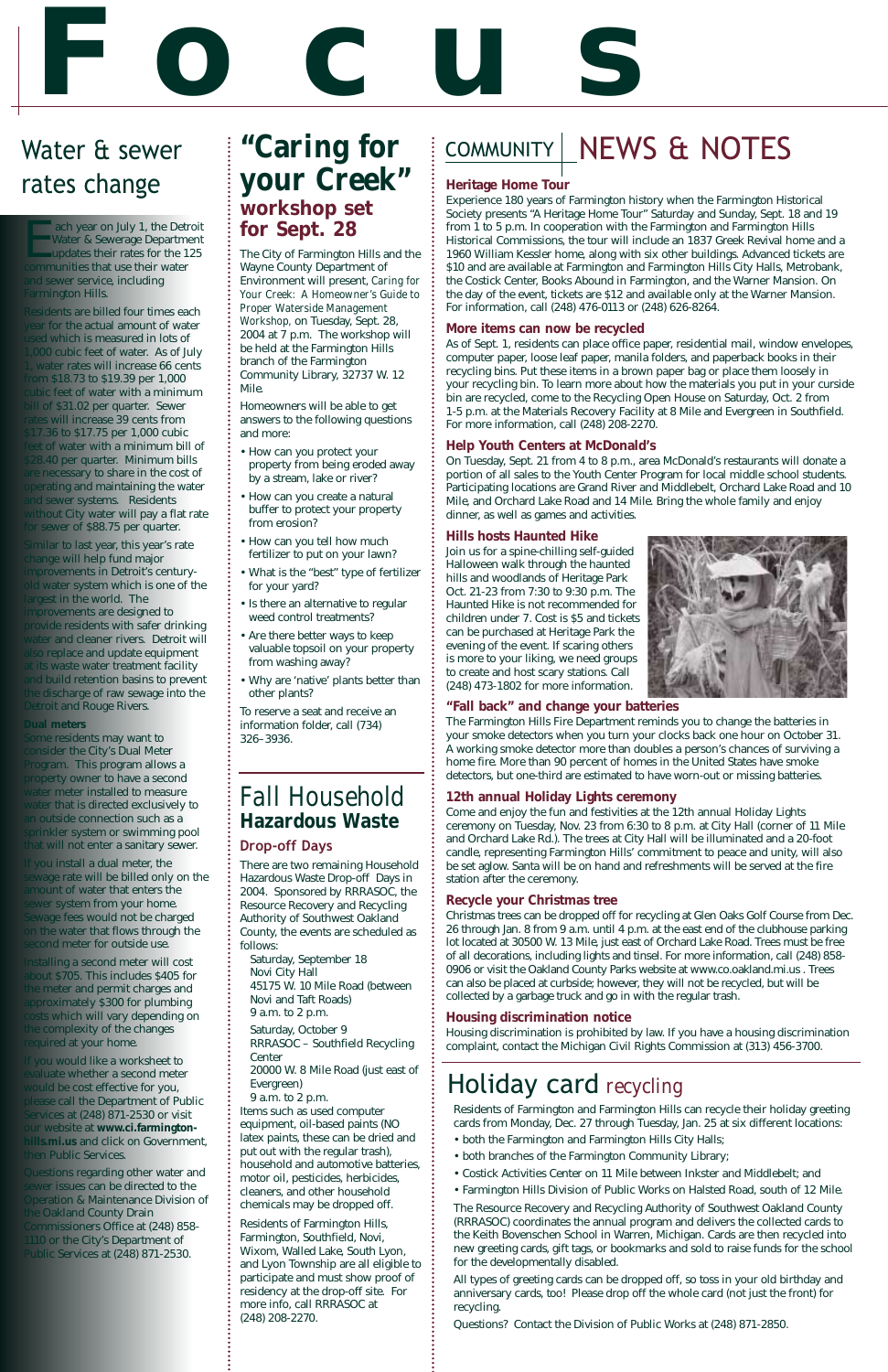# **A GREAT FALL LINEUP** of cultural arts programs

#### **New classes for kids**

The Cultural Arts Division offers several new classes for kids this fall. Suzuki Violin (ages 5+) is being offered beginning Sept. 11. One-day Theatre Performance Workshops are being offered for kids ages 7-18 on Saturday Dec. 11, Jan. 8 and Feb. 26. Painting for Kids (ages 5-12) allows kids to explore the styles of master painters, beginning Sept. 21.

#### **Heritage Festival celebrates our diverse community, Sept. 20-26**

Many Faces, One Future, a festival celebrating the diversity of the Farmington community, will take place at the Costick Center Sept. 20-26, culminating in a "main festival" on Sunday, Sept. 26 from 12-5 p.m. The main festival will feature international displays, musical performances, foods from around the world, dancing, an art exhibit, games, crafts and tours. Admission is free – bring the entire family! The Heritage Festival is presented in cooperation with the Farmington/Farmington Hills Multicultural/ Multiracial Community Council, Farmington Public Schools, the City of Farmington Hills, the City of Farmington, and the Farmington Hills/Farmington Community Foundation.

#### **"Retrovision" Youth Theatre class & performance**

Young actors in Grades 1-12 are encouraged to try out for a part in "Retrovision," an original musical by Sky's the Limit Productions about television shows from the past. Auditions will be held Monday, Sept. 27, beginning at 6:30 p.m. at the Costick Center (doors open for signup at 6 p.m.). Children will be taught a song to sing and will read a few lines from the play for their audition. Selected actors will be required to pay a registration fee of \$120 for the class and will be in the production performed on Nov. 19-21 at the Costick Center. For more information, contact the Cultural Arts Division at (248) 473-1857.

#### **Professors of Jazz coming to the Costick Center Oct. 15**

An incredible group of jazz educators from Michigan State University will bring their talents to the Costick Center for a Friday evening concert Oct. 15 at 7:30 p.m. Led by internationally acclaimed musical director/bassist Rodney Whitaker, the group has performed with Nancy Wilson, Branford Marsalis and Dizzy Gillespie. Tickets: \$15 adults, \$12 seniors/students. Tickets are on sale now at the Costick Center. Call (248) 473-1857 to charge by phone. A limited number of tickets may be available at the door.

#### **"Holiday Brass" Concert Dec. 13 at Farmington Players Barn**

Our annual holiday concert by members of the Detroit Chamber Winds & Strings will take place on Monday, Dec. 13 at 7:30 p.m. in the marvelous acoustics of the Farmington Players Barn Theatre. Don't miss the warm sounds of these



talented musicians, who draw their members from the Detroit Symphony and Michigan Opera Theatre Orchestras, performing classical and traditional songs of the season. Seating is limited; get your tickets early! Tickets: \$18 adults, \$15 seniors/students. Tickets are on sale now at the Costick Center. Call (248) 473- 1857 to charge by phone.

#### **Farmington Community Chorus Holiday Concert, Dec. 17 & 18**

The 25th annual holiday concert by the Farmington Community Chorus (FCC) is entitled "Silver and Gold" and will be held at Mercy High School Auditorium on Friday and Saturday, Dec. 17 and 18, beginning at 8 p.m. Directed by Steve SeGraves and accompanied by Susan Garr, the Chorus entertains audiences with ensemble and solo singing, dancing, and talented instrumentalists. Tickets are available in advance from Chorus members, at the Costick Center or through the FCC ticket line at (810) 632-4067.

Please clip and save.

*Thanksgiving*: Garbage and recycling will *not* be picked up on Thursday, November 25 due to the Thanksgiving holiday. Collection will be *one day late* with Thursday's pickup on Friday and Friday's pickup on Saturday.

*Christmas and New Year's Day*: There will be *no change* in the garbage pickup schedule for the Christmas and New Year's holidays. Since both holidays fall on a Saturday this year, garbage and recycling pickups will take place on your regularly scheduled pickup day. Please note that *holiday wrapping paper is not recyclable* and should be put in with your regular trash.

*Martin Luther King Day and President's Day*: City offices are closed in observance of these holidays, but garbage pickup will take place on your regularly scheduled pickup day.

If you have any questions about garbage or recycling services, please call the DPW at 248-871-2850 or visit our website at **www.ci.farmington-hills.mi.us.**



An interesting variety of affordable classes and activities awaits you in the Senior Center this fall. There are fitness, educational, enrichment and leisure programs for all adults 50 and better. Stop by the Costick Center, Conway Hall, or call (248) 473-1830 for more information.

#### **Evening and weekend programs**

Two 6-week series of **Ballroom Dance Lessons** will be offered from 7:30–8:30 p.m. – Rumba Sept. 8–Oct. 13 and Tango Oct. 20–Nov. 24. You must pre-register before the first class of each series. Cost of each series is \$30 for residents and \$35 for non-residents.

**Fitness Yoga** classes begin in September with two five-week series: Sept. 25–Oct. 23 and Nov. 6–Dec. 4 from 9:30 – 10:45 a.m. on Saturdays with trainer John Andrews. You must register before the first class. Cost of the 5-week series is \$27 for residents and \$32 for non-residents.

Two **Financial Seminars** presented by local professionals James Lampertius, JD, Thomas Neal, CP, and Norman Richards, JD, are planned for Oct. 5 and 19 at 6:30 p.m. Topics include "Maximizing Income and Avoiding Long-Term Care Complications" and "Medicaid & Estate Planning for Seniors and Caregivers of Disabled Adults." Great for children of aging parents. No fee.

#### **Speaker series**

**Newcomer Welcome Tour,** Sept. 23 at 10:30 a.m. A great opportunity for new Farmington area residents 50 and better to get acquainted with activities, trips, services, volunteer opportunities and more.

**Police Academy for Seniors,** Wednesdays Sept. 29 – Oct. 27 at 10:30 a.m. This fascinating, comprehensive five-week series explores the intricate workings of the Farmington Hills Police Department. Registration deadline is Sept. 22. No fee.

**Breakfast with the DIA,** Oct. 1 at 9:30 a.m. Explore portraits from around the world and learn how artists and cultures explore personalities. A continental breakfast is included. Sign up by Sept. 27. Fee is \$3.

**Telephone Rates & Services,** Oct. 12 at 10:30 a.m. Take the mystery out of phone plans and rates. No fee.

**Genealogy: How to Get Started,** Oct. 26 at 10:30 a.m. Learn to trace your roots with Sue Cromwell of the Farmington Genealogical Society. Fee is \$3.

**55 Alive/Mature Driving Class,** Nov. 10 and 11 from 10 a.m.–2:30 p.m. This driver refresher course is presented by AARP for older motorists. Registration deadline Nov. 8. Fee is \$12 per person.

#### **Special events and parties**

Enjoy dinner, games, entertainment, dancing, prizes and more at the following celebrations. Please register one week prior to the event: Apple Fest, Sept. 17; Halloween Party, Oct. 29; Stars & Stripes Forever Veterans Celebration, Nov. 12; Thanksgiving Party, Nov. 23; Holiday Party, Dec. 17; Welcome to the New Year Party, Jan. 7; Valentines Party, Feb. 11; St. Paddy's Day Party, March 11.

#### **Special programs and services**

Get moving and get motivated with the new program to promote health and fitness: **Be Healthy, Get Fit!** The kickoff event is planned for Sept. 14 at 9 a.m. and will be led by Mayor Vicki Barnett. Learn about the program while enjoying healthy snacks, walking, demonstration, and more.

Mark your calendar for the Oakland County Health Department's **Flu Shot Clinic** Nov. 1 at 9 a.m. Bring a picture ID and your Medicare/Medicaid card. A flu shot is recommended every year for those over age 65, those with medical problems, or those who live or work with high risk populations. Cash fee for those without Medicare/Medicaid.

# Fall activities abound for adults 50 and better

# *Holiday garbage collection* schedule

# **Halloween** *safety tips*

The Farmington Hills Police Department offers the following tips to help protect your children and make Halloween a safer and happier time for everyone:

- 1. Make sure children are accompanied by an adult or responsible teenager when they go door-to-door.
- 2. Instruct children never to eat anything until they are home and the treats have been examined. Wash and cut fruit before eating. Throw away anything unwrapped.
- 3. Check the wrappers of commercial treats for signs of tampering.
- 4. Call the police if there are any suspicious treats.

ال س

- 5. Make sure children's costumes fit and they can see well.
- 6. Tell your children to trick or treat in their own neighborhood, and on well-lit streets. Daylight hours are best.
- 7. If children are going to be out after dark, make sure they carry a flashlight.
- 8. Teach your children to use the sidewalks, if they can. If there are no sidewalks, walk on the left side of the street facing cars.
- 9. Know which friends your children will be with and which route they will be taking.

10. Leave a porch light on so children will know it's okay to visit your home. The Farmington Hills Police Department Crime Prevention section is available to answer any questions, offer additional tips, and provide free business and residential security surveys. For more information, please contact the Crime Prevention section at (248) 871-2750.